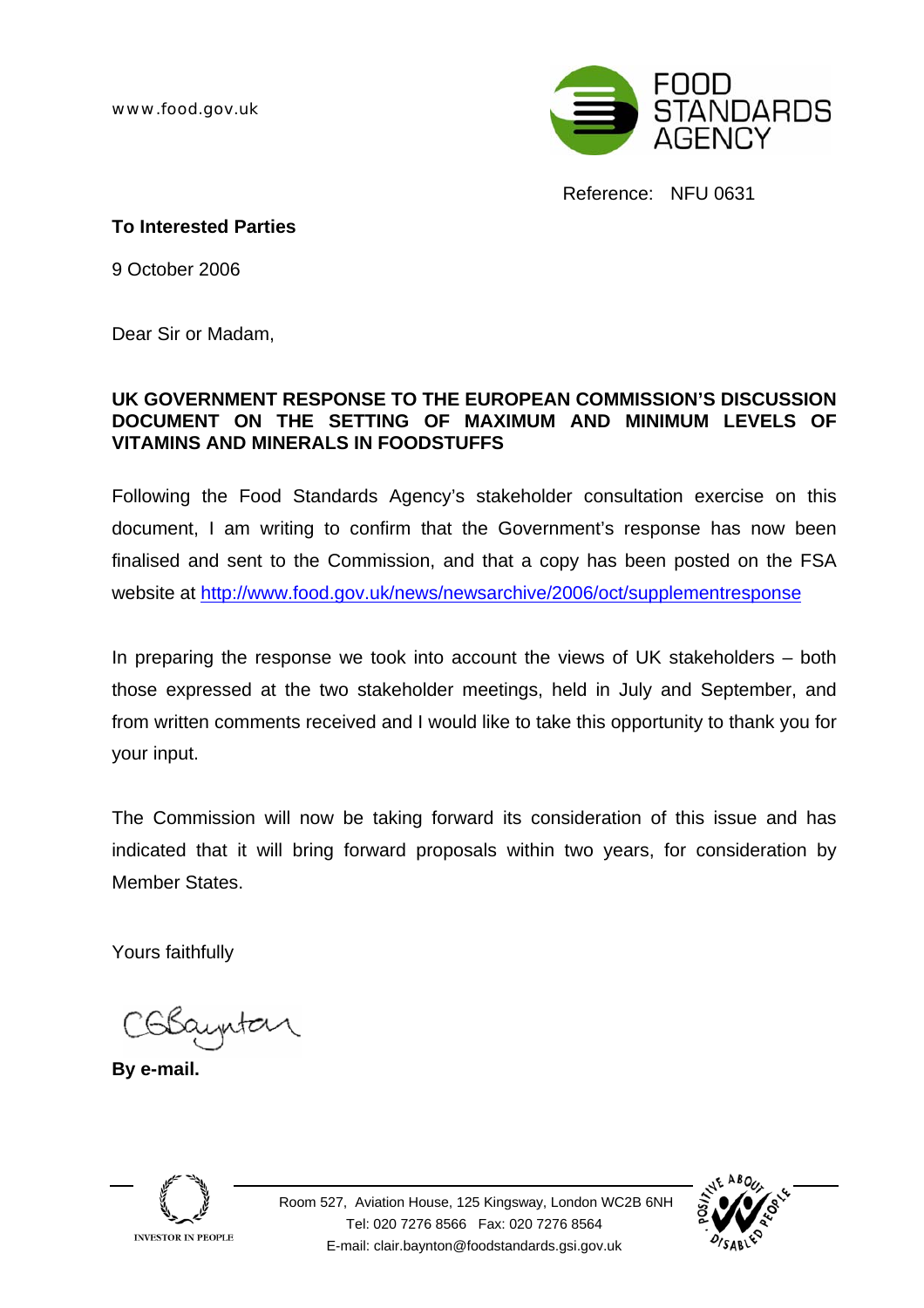<span id="page-1-0"></span>

## Putting the consumer first

**Search our sites**

**[Advanced search](http://www.food.gov.uk/search?p=D&ts=custom&term=) | [Tips](http://www.food.gov.uk/search_tips.php)**

> [Homepage](http://www.food.gov.uk/) > [News Centre](http://www.food.gov.uk/news/) > **Response to EC proposals to set maximum vitamin and mineral levels in food**

#### [Home](http://www.food.gov.uk/)

**[News Centre](http://www.food.gov.uk/news/)**

| Press releases |  |
|----------------|--|
|----------------|--|

**[Nutrition](http://www.food.gov.uk/healthiereating/)** 

[Safety and Hygiene](http://www.food.gov.uk/safereating/)

**[BSE](http://www.food.gov.uk/bse/)** 

[Labelling and Packaging](http://www.food.gov.uk/foodlabelling/)

[GM and Novel Foods](http://www.food.gov.uk/gmfoods/)

**[Consultations](http://www.food.gov.uk/Consultations/)** 

[Food Industries](http://www.food.gov.uk/foodindustry/)

**[Enforcement](http://www.food.gov.uk/enforcement/)** 

[Science and Research](http://www.food.gov.uk/science/)

[About Us](http://www.food.gov.uk/aboutus/)

- **[Scotland](http://www.food.gov.uk/scotland/)**
- [Wales/Cymru](http://www.food.gov.uk/wales/)
- **[Northern Ireland](http://www.food.gov.uk/northernireland/)**
- **[Contact Us](http://www.food.gov.uk/aboutus/contactus/)**
- [Mobile/PDA/Email Updates](http://www.food.gov.uk/subscribe/)

| TELL A <b>PRINTER</b><br>FRIEND FRIENDLY | твх<br>ONLY |
|------------------------------------------|-------------|
|------------------------------------------|-------------|



#### [Email updates](http://www.food.gov.uk/subscribe/) **Executes** [Printer friendly](javascript:MM_openBrWindow() **[Text only](http://text.food.gov.uk/cgi-bin/parser.pl/www1.food.gov.uk/news/newsarchive/2006/oct/supplementresponse) Response to EC proposals to set maximum vitamin and mineral levels in food** Monday 09 October 2006

The UK Government has published its response

to a European Commission discussion paper to set maximum levels of vitamins and minerals in food.

The Commission wanted responses to its paper by 30 September 2006, and the Food Standards Agency held two stakeholder meetings in July and August 2006 to inform the FSA's position.

Under the Food Supplements Directive there are provisions for the European Commission to set maximum levels for vitamins and minerals in food supplements.

A separate regulation also allows maximum levels to be set for the addition of vitamins and minerals to food (fortification).

The Commission plans to publish proposals to set these levels within two years, and these will then form the basis of discussions with Member States.

**Government response to EC discussion paper on settting [maximum and minimum amounts for vitamins and minerals in](#page-3-0)  [food](#page-3-0)** 

**[Vitamins and minerals in supplements and fortified foods](http://www.food.gov.uk/news/newsarchive/2006/jul/vitsandmins) [update 10 July 2006](http://www.food.gov.uk/news/newsarchive/2006/jul/vitsandmins)** 

See previous news story and background

### See also

- **[European Food Safety Authority](http://www.efsa.europa.eu/)**
- **[Food supplements \(European Commission website\)](http://ec.europa.eu/food/food/labellingnutrition/supplements/index_en.htm)**
- **[Meetings of the Expert Group on Vitamins and Minerals](http://www.food.gov.uk/multimedia/webpage/vitandmin/evmmeetings/)**

|                        |                  | <b>TOP</b>         |
|------------------------|------------------|--------------------|
| <b>STORY TOOLS:</b>    |                  |                    |
| $\nabla$ Email updates | Printer friendly | $\equiv$ Text only |

[About us](http://www.food.gov.uk/aboutus/) | [Contact us](http://www.food.gov.uk/aboutus/contactus/) | [How we work](http://www.food.gov.uk/aboutus/how_we_work/) | [Help](http://www.food.gov.uk/aboutus/aboutsite/) | [Our sites](http://www.food.gov.uk/aboutus/fsawebsites/) | [Site Map](http://www.food.gov.uk/aboutus/aboutsite/sitemap) | [Access Keys](http://www.food.gov.uk/aboutus/aboutsite/accesskeys) | [Disclaimer](http://www.food.gov.uk/aboutus/aboutsite/disclaimer) | [Privacy](http://www.food.gov.uk/aboutus/aboutsite/termsandconditions/privacypolicy) | [Freedom of Information](http://www.food.gov.uk/aboutus/how_we_work/foia/) | [direct.gov.uk](http://www.direct.gov.uk/)

## **[Safer food](http://www.food.gov.uk/foodindustry/regulation/hygiene/sfbb/)**

better business Retailers and Caterers



# **[Science](http://www.food.gov.uk/aboutus/jobs/work/)**

Who does what in the Agency

**[Traffic light](http://www.eatwell.gov.uk/foodlabels/trafficlights/)  [labelling](http://www.eatwell.gov.uk/foodlabels/trafficlights/)** eatwell.gov.uk



#### **Quick links**

- [Jobs](http://www.food.gov.uk/aboutus/jobs/) ● [Podcasts](http://www.flyonthewall.com/podcast/food.gov.uk/OpenBoardMeetingsPodcast/)
- 
- **田** [Openness](http://www.food.gov.uk/news/newsarchive/2006/oct/openness)
- **[Board Meetings](http://www.food.gov.uk/aboutus/ourboard/boardmeetings/)** 
	- M [Meat Hygiene Service](http://www.food.gov.uk/foodindustry/meat/mhservice/)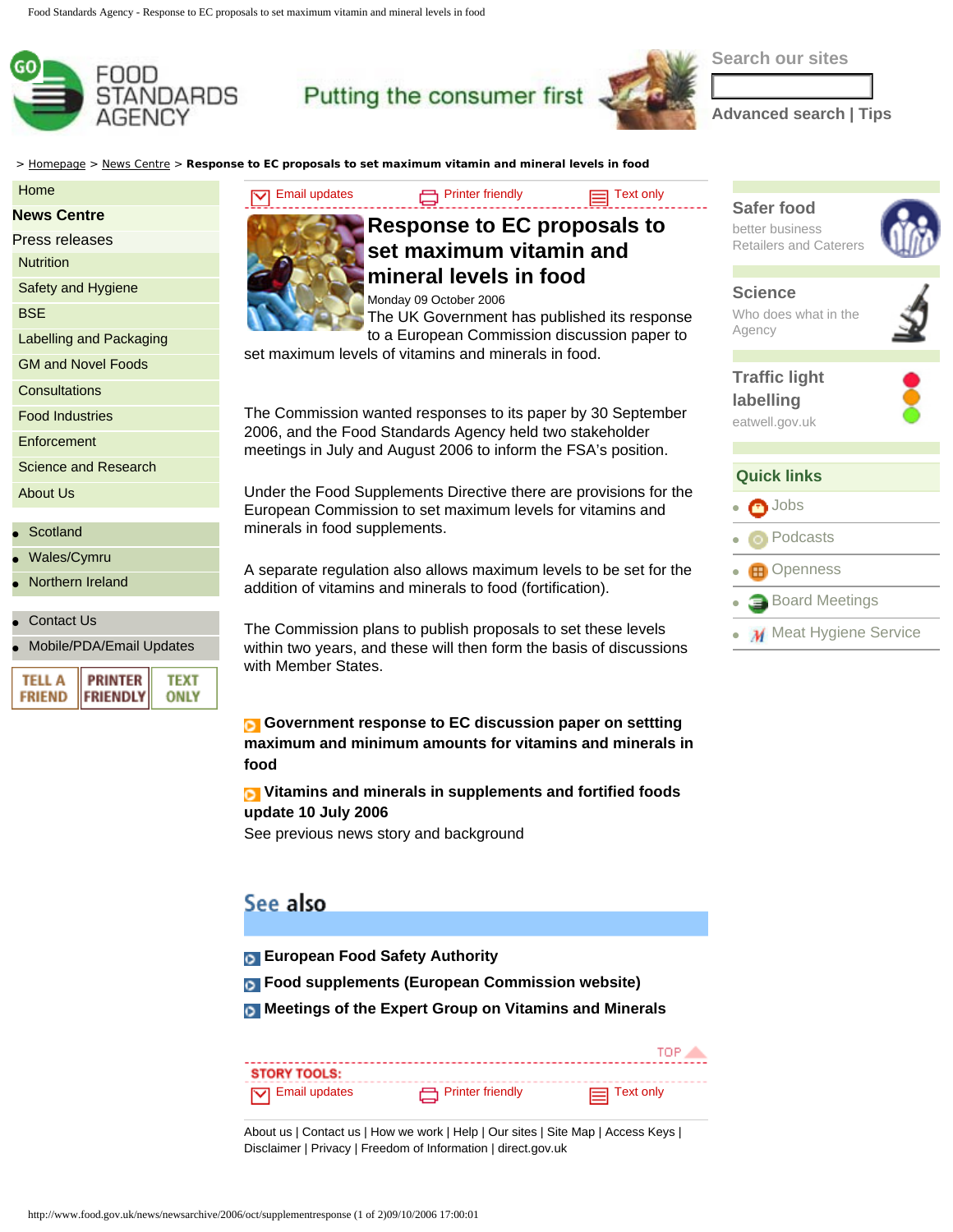Food Standards Agency - Response to EC proposals to set maximum vitamin and mineral levels in food

[© Crown Copyright](http://www.food.gov.uk/aboutus/aboutsite/termsandconditions/crowncopyright)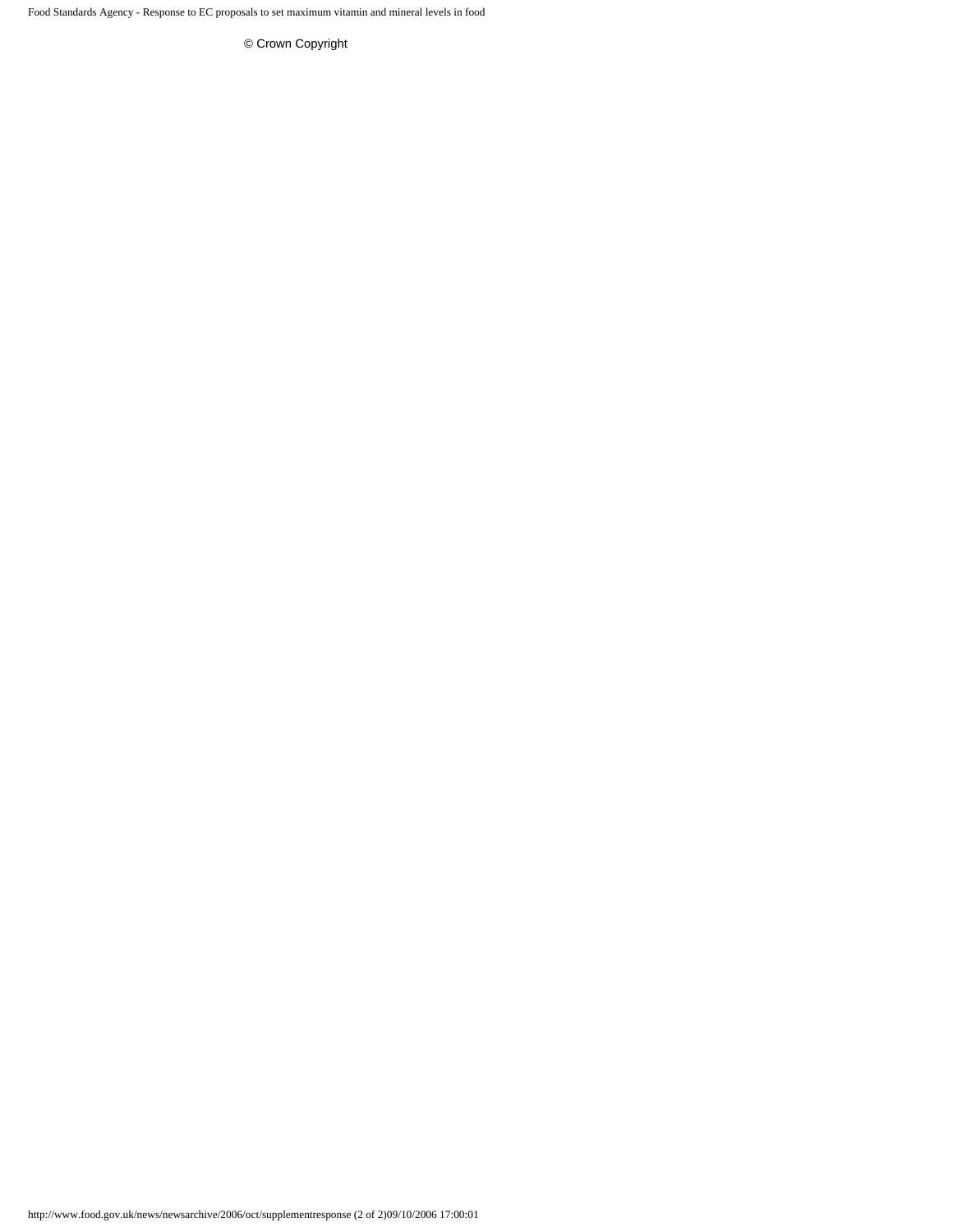#### <span id="page-3-0"></span>**UK GOVERNMENT RESPONSE TO THE EUROPEAN COMMISSION'S DISCUSSION PAPER ON THE SETTING OF MAXIMUM AND MINIMUM AMOUNTS FOR VITAMINS AND MINERALS IN FOODSTUFFS.**

#### **Background**

The United Kingdom (UK) Government has been considering issues related to vitamins and minerals for some time. This includes the Food Standards Agency (FSA) Board accepting the report from the Expert Group on Vitamins and Minerals (EVM) in 2003 and the need for advice for consumers, and the discussion by the FSA Board on maximum levels in food supplements in September 2005.

#### **EVM**

In 1998 the Expert Group on Vitamins and Minerals (EVM) was established to advise on safe levels of intakes of vitamins and minerals in food supplements and fortified foods. The EVM comprised experts in all relevant disciplines, including nutrition, toxicology, epidemiology and medicine and a non-specialist member to represent consumer interests. The report from this risk assessment was published in May 2003 and is available from the FSA web site (www.food.gov.uk/multimedia/pdfs/vitmin2003.pdf).

The EVM specifically considered amounts that could be provided by supplements and future fortification, taking into account other dietary sources, which included those fortified foods already on the UK market. Where the data were not sufficient to set an upper level, the EVM gave guidance on the level that was not expected to result in harmful effects.

The FSA and UK stakeholders, including consumers, health interest groups and different sectors of the supplements industry, support the approach taken by the internationally recognised UK Expert Group on Vitamins and Minerals (EVM) in setting safe upper levels and guidance levels for intakes of vitamins and minerals, and recommend that (if levels are set) this approach should also be used in setting maximum levels of vitamins and minerals in fortified foods and food supplements. This approach is also supported by the UK independent Scientific Advisory Committee on Nutrition (SACN) and the independent Committee on Toxicity of Chemicals in Food, Consumer Products and the Environment (COT).

In comparison, the Scientific Committee on Food (SCF) and the European Food Safety Authority (EFSA) mainly considered the tolerable upper levels for total dietary intake. They did not advise on how the margin between these upper limits and the EU dietary intake should be allocated to supplements and fortified foods. In many instances SCF/EFSA found the available data insufficient to set an upper level.

The EVM approach is consistent with the model recommended in the recent report of the joint FAO/WHO technical workshop on nutrient risk assessment<sup>1</sup>, and notably with respect to two areas not addressed by the SCF/EFSA opinions:

• making efforts to establish upper levels if at all possible even when data are limited (FAO/WHO report - point 2, page *xvi*),

 1 A model for establishing upper levels of intake for nutrients and related substances. Report of a joint FAO/WHO technical workshop on nutrient risk assessment, Geneva, May 2005, published 2006.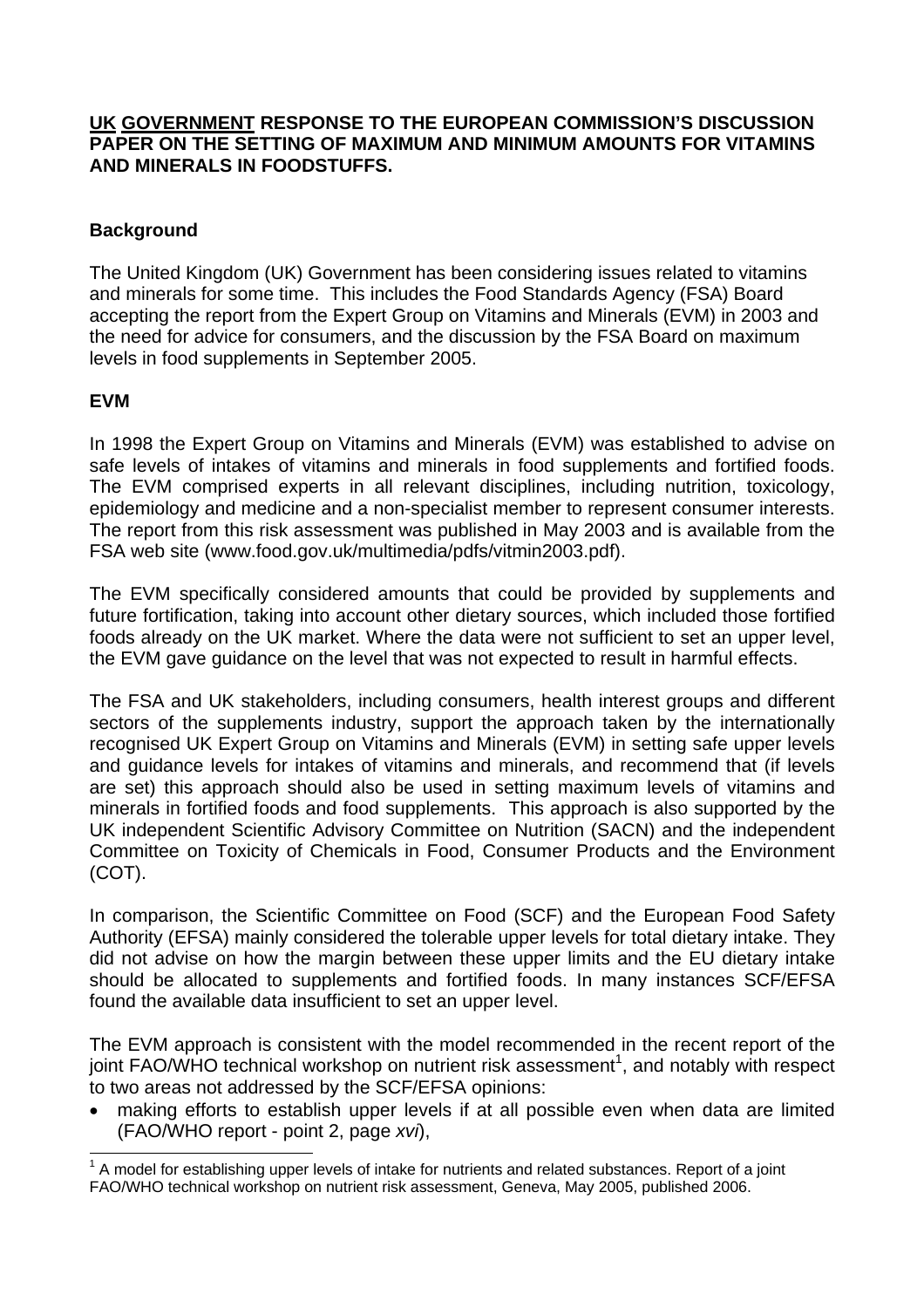• exposure / intake assessment is dependent on the types of food and supplements consumed and on dietary patterns within a region or nation-state (FAO/WHO report section 3.1, page 15).

Furthermore, in clarifying the uncertainty associated with vitamins and minerals for which a tolerable/safe upper level could not be established, EVM noted two distinct scenarios, which specifically relate to questions 1 and 2 in the Commission document. Officials from the Food Standards Agency would welcome the opportunity to present the work of the EVM to the Commission and member states.

#### **FSA Board**

The FSA Board discussion in September 2005 focussed on setting maximum levels of vitamins and minerals in food supplements and this predates the Commission's discussion document. In the absence of any formal Commission proposals the Board agreed a twotier approach. This approach supported common maximum safe levels for individual vitamins and minerals being established across the EU for the purposes of intra community trade based on the recommendations from the European Food Safety Authority (EFSA). In addition, a second tier of higher maximum levels for each vitamin and mineral could be set at a national level in individual member states where there was evidence that dietary intake levels at a national level were lower than the figure used across the EU, or a national expert opinion supported safe supplemental intakes. The FSA Board did not address the question of setting maximum levels of vitamins and minerals for fortified foods. This approach was adopted by the UK Government and used to inform discussions in bilateral meetings with the Commission and Member States.

The FSA Board agreed 4 principles in July 2006 on which discussion with stakeholders should be based on setting levels for vitamins and minerals in foodstuffs and these are as follows:

- Consumers have a right to make an informed choice
- An evidence base is necessary to ensure consumer safety is safequarded
- The evidence base needs to take into account the risk assessment by scientific experts
- There is a need for on-going monitoring in the market place to continue to inform the evidence base.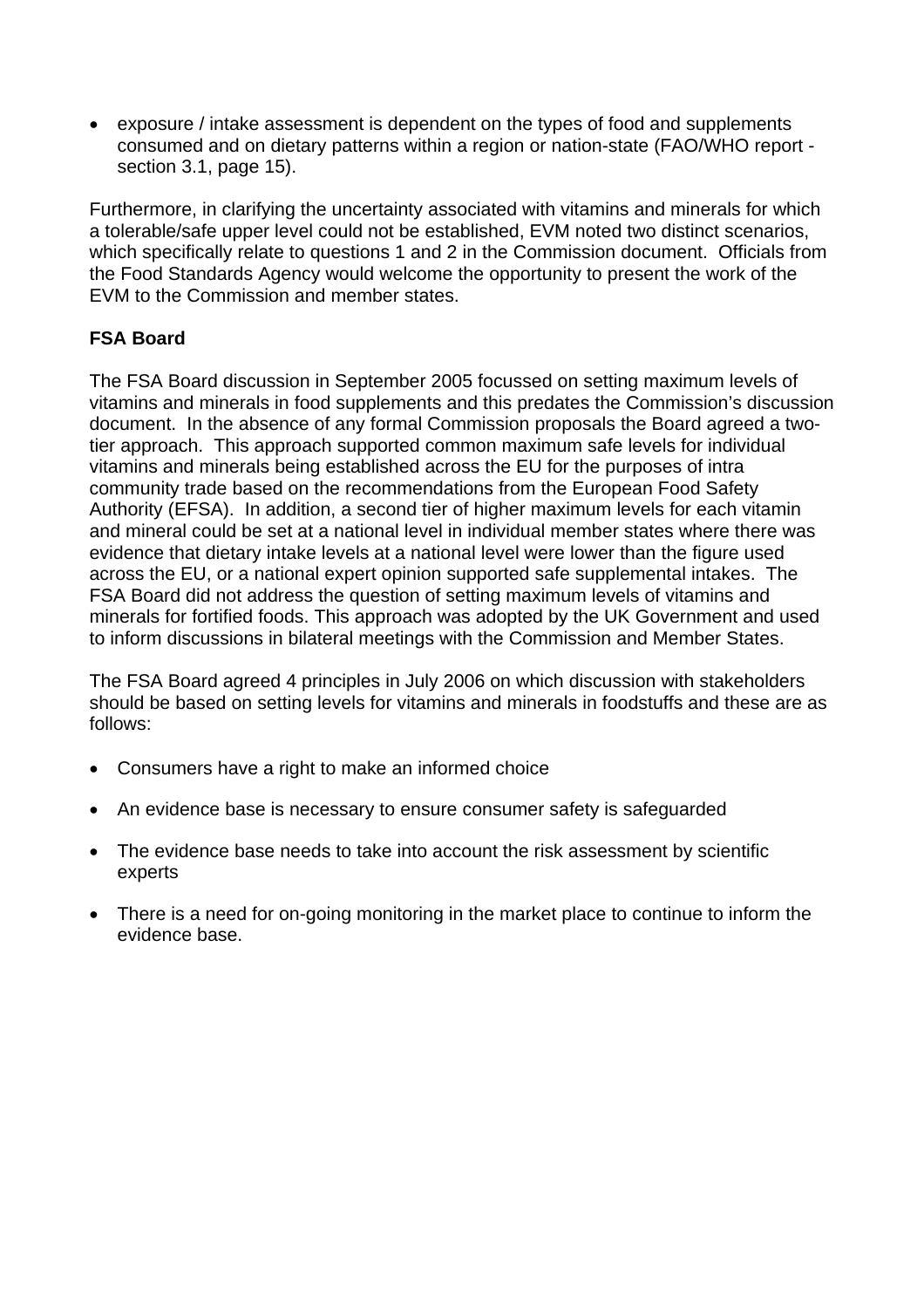#### **Introduction**

The UK Government welcomes DG SANCO's call for views on the discussion paper about any future legislative proposals and recognises the difficulties in this area of EU law. The discussion document shows the Commission acting in its better regulation commitments. Better regulation in this complex area is both necessary and sustainable, maintaining key protections, including protection for consumers, whilst reducing burdens on business and maintaining competitiveness. This is a significant opportunity for the Commission to ensure that any proposals take a proportionate approach, particularly where the challenges faced by the food supplement industry will need to be balanced with the need not to undermine consumer choice. The UK Government considers that the principle of Better Regulation must underpin future proposals for setting levels.

This paper responds specifically to the questions raised by the Commission, recognising that the input to these will inform future proposals from the Commission. The response takes into account the views of a wide range of stakeholders in the UK and of the FSA Board and the FSA independent scientific advisory committees.

It is essential that there is absolute clarity regarding the use of language in this response. EFSA has used the expression 'tolerable upper level', and EVM used 'safe upper level' or where the evidence base was weak 'guidance level' – but these terms essentially have the same meaning. We have defined 'upper level' as meaning the total dietary intake level from all sources (foods, fortified foods and supplements) without risk to health. 'Maximum level' means the maximum level that should be provided per portion by fortified foods or supplements.

#### **Commission Questions**

**1. Where there is not yet a scientifically established numerical tolerable upper intake level for several nutrients, what should be the upper safe levels for those nutrients that should be taken into account in setting their maximum levels?**

Where there are insufficient data to establish a numerical tolerable upper intake level, but there are indications that there may be adverse effects, the upper intake level should be the highest level considered to be safe (without risk of adverse effects). This would be equivalent to the guidance levels set by the UK Expert Group on Vitamins and Minerals-EVM. However, there should be a review mechanism in place to ensure that this level can be amended rapidly if new data become available. The UK could facilitate such a review by means of its national scientific advisory committees.

#### **2. For some vitamins and minerals the risk of adverse effects, even at high levels of intake appears to be extremely low or non-existent according to available data. Is there any reason to set maximum levels for these vitamins and minerals?**

There are two divergent views from stakeholders regarding the setting of levels, where for certain vitamins and minerals, at even high levels of intake the risk of adverse effects is extremely low or non-existent.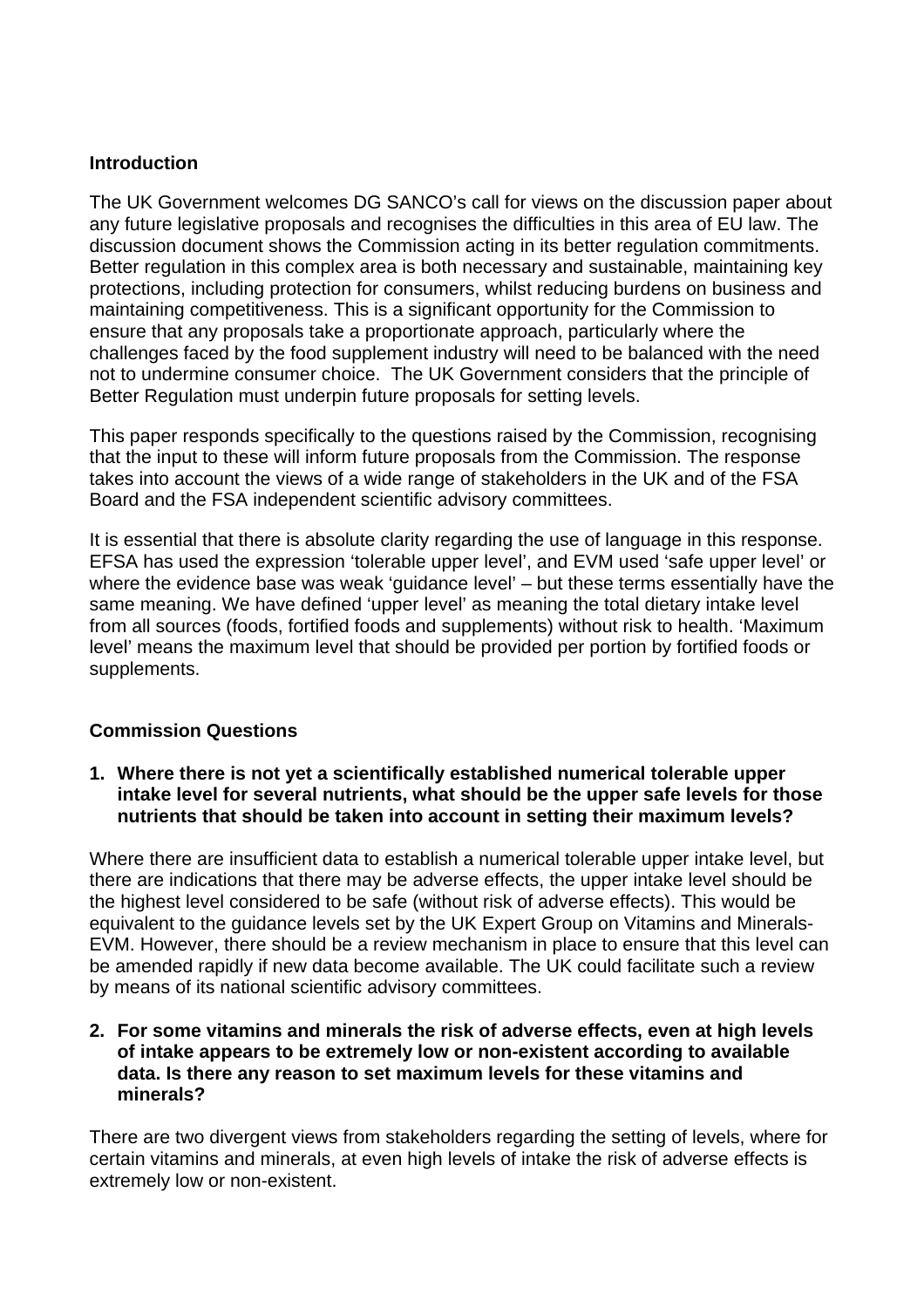Some stakeholders consider that there is no reason to set levels for these vitamins and minerals and others support a risk categorisation approach for establishing where levels need to be set. Some stakeholders take the view that levels should be set, because, as noted in the FAO/WHO report  $^1$ , the absence of evidence of an adverse effect is not equivalent to evidence of the absence of an adverse effect (point 4, page *xvi*). The EVM took a similar approach to the FAO/WHO and set guidance levels for upper intake levels at which there is evidence of a lack of adverse effect. The implications of exceeding such a level are uncertain, and it might be possible to have very much larger doses without risk to health.

Some stakeholders expressed the view that consumers may feel more confident if maximum levels are defined for all vitamins and minerals. It was also pointed out that some countries might wish to see maximum levels set in order to facilitate trade.

On balance, after listening to the differing stakeholder views and bearing in mind Better Regulation principles, the UK Government opinion is that a risk-based approach is needed and should build on the approach taken by the FAO/WHO and the EVM. The UK Government view is that it may be appropriate to set maximum levels for all vitamins and minerals that are included in the Food Supplements Directive and the impending Regulation on the Addition of Vitamins and Minerals and of certain other substances to food, but a proportionate approach is vital. In addition, by taking into account the principles of Better Regulation, consideration should be given to the regulatory status of the maximum levels set for the vitamins and minerals without evidence of adverse effects, for example it may be appropriate for these to be viewed as guidance levels rather than regulatory limits. Consideration should also be given to a review mechanism such that the levels can be amended, as new data become available*.*

**3. Where we set maximum levels, do we inevitably also have to set maximum amounts for vitamins and minerals separately for food supplements and fortified foods in order to safeguard both a high level of public health protection and the legitimate expectations of the various food business operators? Are there alternatives?**

Traditional diets throughout the Community are changing and some are being superseded by the trend to convenience foods, sometimes of lower nutritional quality than traditional foods. Changing dietary trends have implications for the nutritional adequacy of the diets throughout the EU and there may be particular concerns in some member states. For example, there is evidence from the UK National Diet and Nutrition Survey that in some cases high consumers of supplements also consume diets naturally high in vitamins and minerals, and may also consume more fortified foods than low intake consumers, as demonstrated by the recent modelling work undertaken by SACN on folates.

In discussions with stakeholders the importance of providing information to consumers and allowing an informed choice was seen as a critical factor rather than defining specific maximum levels for use in supplements and fortified foods. A number of stakeholders also referred to the categorisation of vitamins and minerals in accordance with the upper intake levels identified by risk assessment, and questioned whether upper maximum levels need to be set for all vitamins and minerals.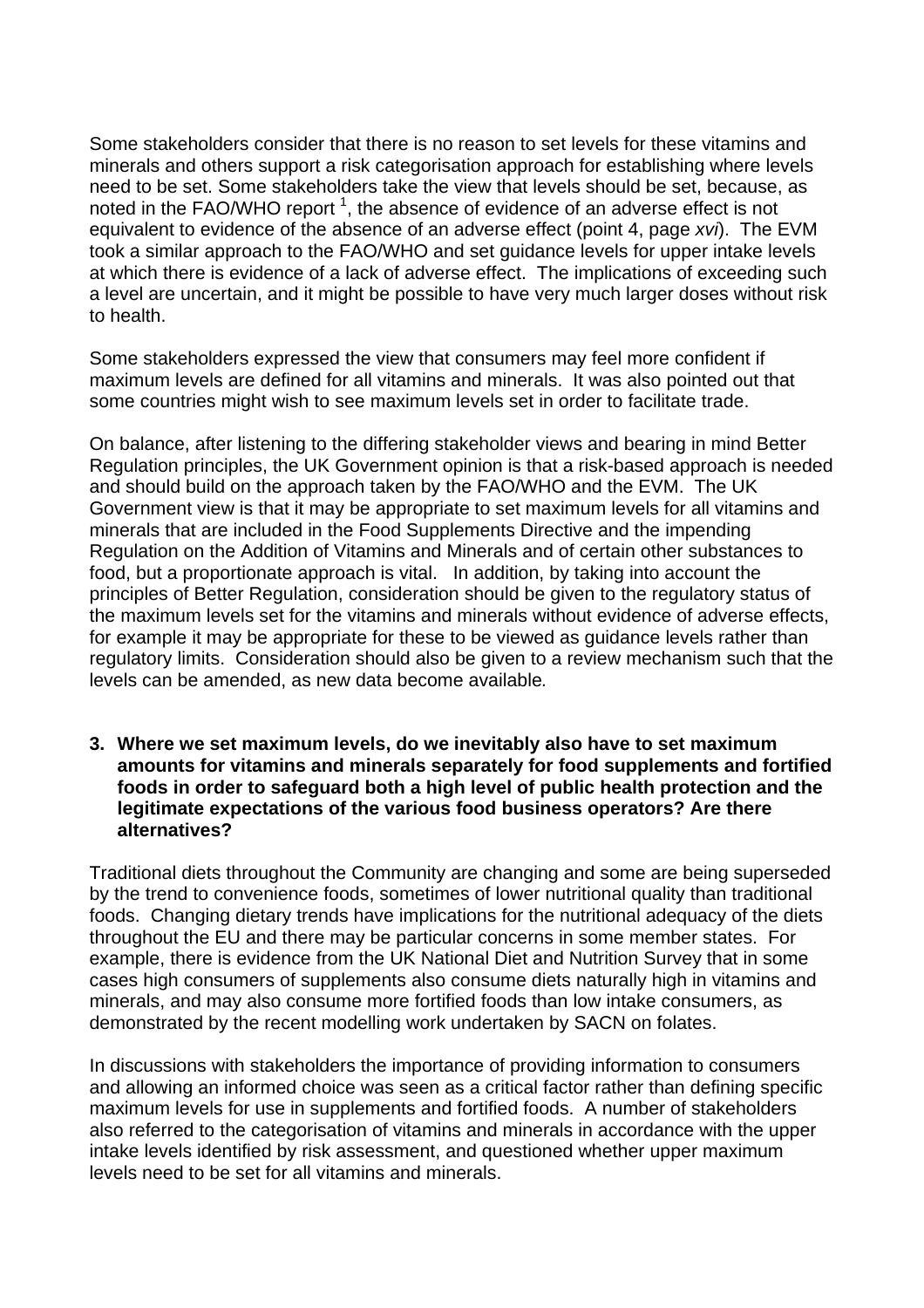The question was raised as to whether overages should be taken into account when setting maximum levels and whether there should be an EU agreed approach on analytical measurement of the levels of vitamins and minerals.

There is an increasing interest in healthy eating, and considerable consumer interest in diet and health. The contribution of vitamin and minerals from different foods, fortified foods and food supplements will vary on an individual basis. It would be prudent to consider whether there should be a cap on the levels used in fortified foods. For example, this could be linked to the conditions spelt out for the 'high in' claim in the annex to the Regulation on Nutrition and Health Claims to ensure that consumers are protected from misleading claims. There is clearly a need for further discussion and the views of the food industry should be sought on the practicalities of this.

The EVM approach is based on UK dietary intake, and refers to intake from supplements or new sources of fortification without exceeding the safe upper level and without distinguishing between them.

Some stakeholders favoured a cap that gave a greater allocation to fortified foods whereas others felt that this should be given to food supplements. The UK Government recognises that this is an extremely complex issue and therefore it is difficult to allocate contributions from these two sources. We would welcome a wider EU discussion on the feasibility of allocating levels and the factors that would need to be taken into account. These would include:

- The difficulty on predicting dietary changes, and market development in other member states.
- The onus on the consumer to interpret additional information in order to make informed choices. Further work may be required as to what is needed across the EU.
- The requirement to have a monitoring system in place that is both accurate and proportionate.

#### **4. The Commission would appreciate receiving available information on intakes of vitamins and minerals or indications of the best sources providing such data at EU level.**

Information on vitamin and mineral intakes in the UK is available from the National Diet and Nutrition Survey programme, a series of cross-sectional surveys of diet and nutritional status covering the whole population from age 1½ years upwards, split into four separate age groups. These surveys provide nutrient intake data at the individual level including means and distributions of intake for a range of vitamins and minerals, based on weighed intake records collected for four or seven days. Intakes are presented both from food sources only and including the contribution of dietary supplements. The most recent data available on adults was collected in 2000/01 and on children in 1997. The UK is currently setting up a rolling diet and nutrition survey programme to provide more regular data on each population age group. The first tranche of data from this programme is expected in 2008/09. A survey of diet and nutrition of low income consumers in the UK has also been carried out (covering both adults and children). Results are expected in autumn 2006 and will include vitamin and mineral intakes from food and dietary supplements.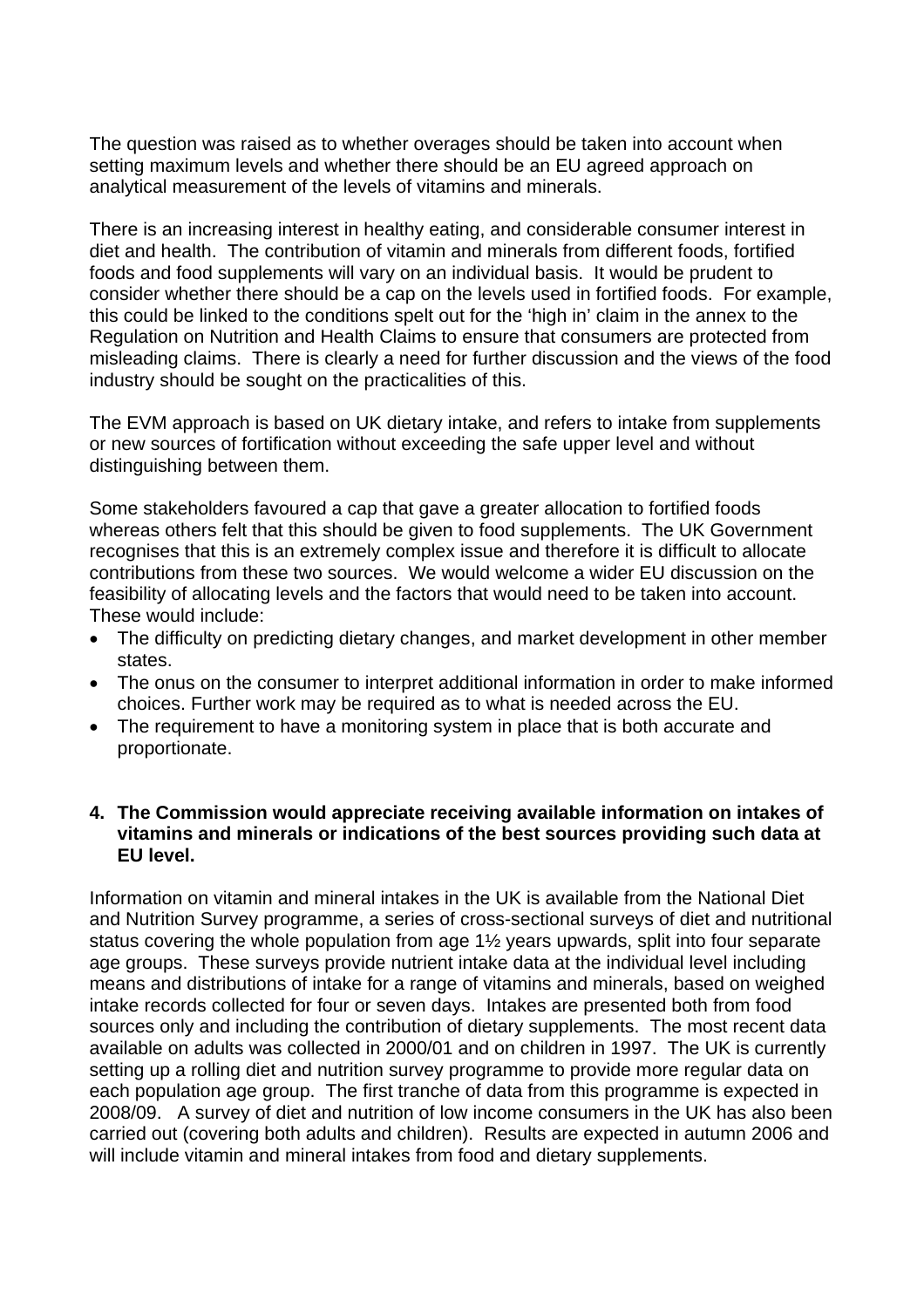Information on the nutrient content of foods used to derive the nutrient intakes is based on a programme of analytical surveys, supplemented with manufacturers' data and recipes. This data can be particularly important when dealing with rapidly changing food compositions. Data from the UK programme of analytical surveys are also disseminated via the UK food composition tables, 'McCance and Widdowson's The Composition of Foods'. These internationally renowned composition tables have, for over 60 years, been an authoritative and widely used source of information about the nutritional value of foods consumed in the UK.

At the European level, the EuroFIR (European Food Information Resource) project, funded by the sixth framework programme, aims to develop and integrate a comprehensive, coherent and validated databank providing a single, authoritative source of food composition data for Europe. In so doing the project aims to address inconsistencies in the quality and quantity of composition data which make it difficult to compare vitamin and mineral intakes between countries. There are also a number of cross European research studies that include dietary intake data that may be useful as well as data from single centre research studies and sales data from companies. However, the validity and applicability of all data would need to be considered on a case by case basis.

An ILSI European Task Force is currently collating intake data for foods and supplements from countries within the EU. The data are expected to be available in spring 2007.

The UK Government is not aware of any nutrition surveys conducted at the European level. EFCOVAL (European Food Consumption Validation) a new project funded by the sixth framework programme aims to develop and validate a method for assessing food consumption and nutrient intake across Europe.

#### **5. If such existing data refer only to the intake in some Member States, can they be used for the setting of legitimate and effective maximum levels of vitamins and minerals at European level? On the basis of what adjustments, if any?**

The UK data (and other Member States data) could be of use in assessing the potential range of intakes at the EU level. However, as noted above the FAO/WHO report specified that exposure assessment is population-specific, and it is currently unclear how the data could be applied across the EU as opposed to the Member State level. It should be noted that the nature and timing of the data collected would need to be carefully considered before any inferences were drawn.

#### **6. Should the intake from different population groups be taken into account in the setting of maximum levels of vitamins and minerals?**

Clarification is required on the different population groups, which need to be considered, and whether high level intakes can be identified. In addition, nutritional requirements of different sectors of the population vary considerably and need to be borne in mind when fortified foods and supplements are being used to improve the nutritional adequacy of diets. Consideration needs to be given as to how the needs of specific population groups could be factored in to the setting of maximum levels for fortified foods and supplements that are intended for the general population. Particular consideration needs to be given to children. For example, the needs of these subgroups could be addressed by a more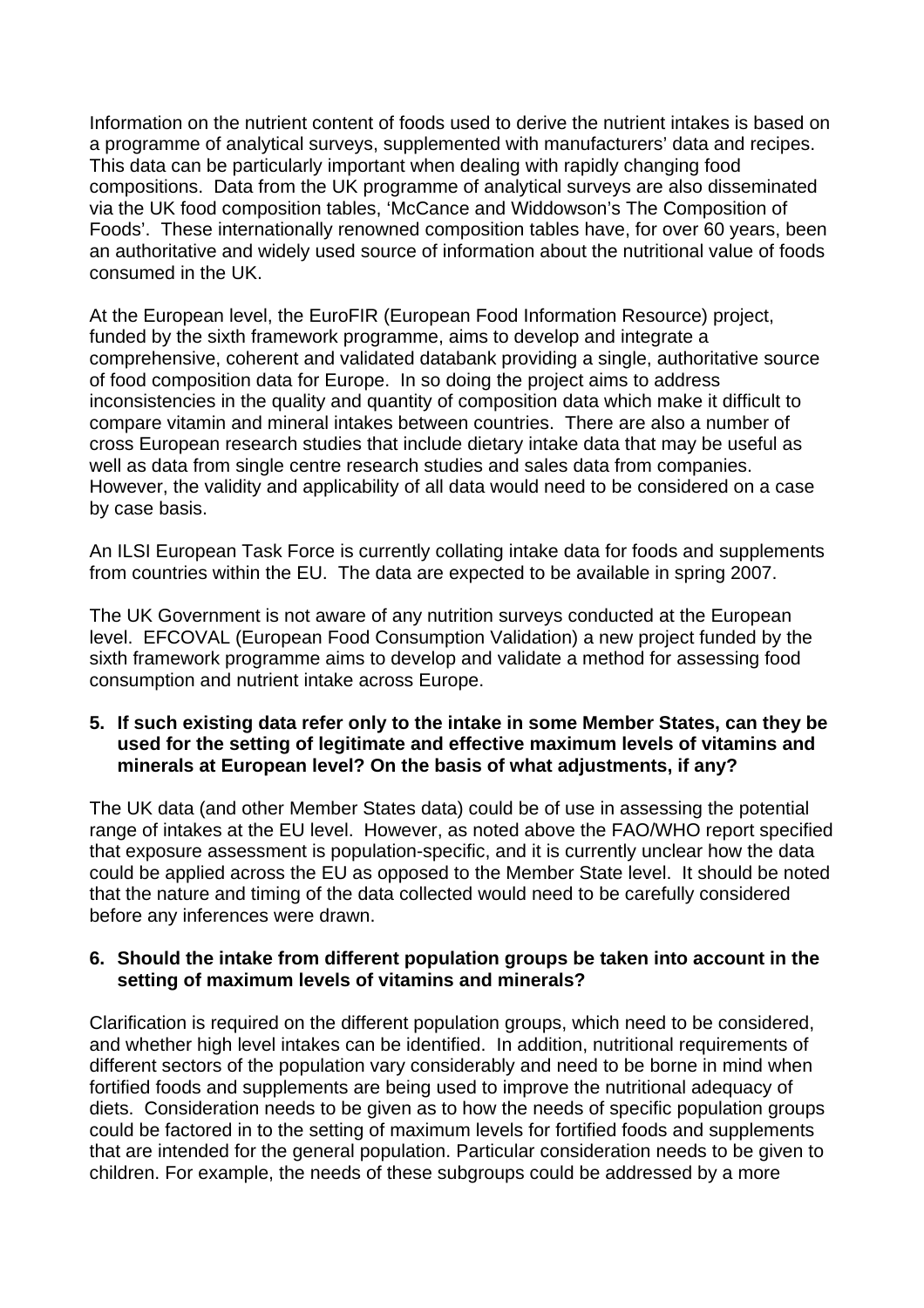targeted approach through labelling or by individual dietary advice provided by qualified health professionals.

For example, the levels at which some vitamins and minerals have effects on certain subgroups can vary e.g. vitamin A intake and the elderly, and folic acid for women planning to become pregnant. This reinforces the need for clear information to allow consumers to make an informed choice.

There are some surveys in different Member States that take account of population subgroups, for example, the UK National Diet and Nutrition Survey programme currently provides intakes by age, sex, region and limited information on socio-economic status. However it should be noted that some subgroups of a population, such as vegans, might be hard to characterise due to low representation in national surveys. The UK has also conducted a survey on the nutritional status of low-income groups, which is due to be published in autumn 2006. This additional data should help identify whether there are dietary issues that are of particular concern in this population group.

#### **7. Taking into account all the above-mentioned considerations, how far should PRIs/RDAs be taken into account when setting maximum levels for vitamins and minerals?**

There are divergent views among UK stakeholders regarding whether PRIs/RDAs should be used for this purpose. On balance, the UK Government's view is that when setting tolerable upper intake levels for vitamins and minerals it is important to ensure that a precautionary approach to lack of data does not result in upper levels that are below the PRI. The UK Government does not agree that PRIs can be used as the basis for establishing maximum levels for vitamin and minerals in supplements but agree that they should be taken into account when setting minimum levels. We believe that maximum levels should be based on risk.

Paragraph 37 of the discussion document is incorrect. This describes PRIs as 'optimal' when in fact they represent 'adequate' intake.

**8. Should the minimum amount of a vitamin or a mineral in a food to which these nutrients are added be the same as the significant amount required to be present for a claim and/or declaration of the nutrient in nutrition labelling? Should different minimum amounts be set for certain nutrients in specific foods or categories of foods? If yes, on what basis?**

It is important to recognise that vitamins and minerals are added to foods for a variety of reasons including restoration and substitution in addition to fortification.

Minimum amounts are foreseen in Article 6 (6) of the proposed Regulation on the Addition of Vitamins and Minerals and of Certain Other Substances to Food, and comments here should be read in this context. Amounts lower than minimum amounts are possible by derogation, which could be important for the addition of vitamins and minerals for restoration and mandatory fortification.

Article 6(6) provides for minimum amounts at the same level as that of a significant amount, where this is defined in the Annex to the nutrition labelling directive 90/496/EEC.